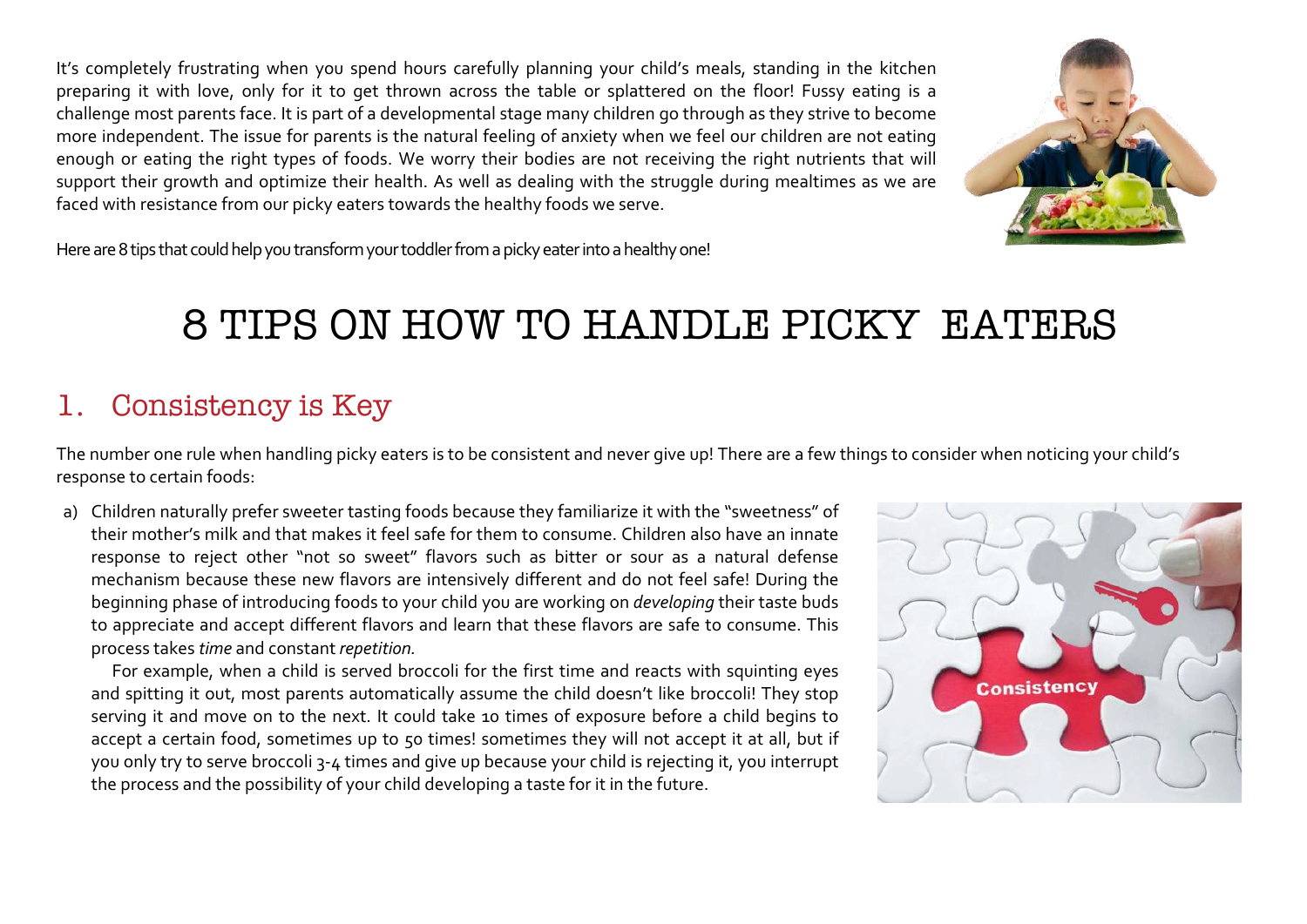We must remember that children are still learning to like the new foods they are exposed to, the more they are exposed to it the more likely they will develop a taste for it.

Keep in mind that children have more taste buds than adults do, they taste intensely! Flavors that are bitter seem 10 times more bitter to children and that can feel overwhelming or offensive to them. Every child has a natural taste preference, as they grow, they develop preferences towards other flavors. If we want our children to like certain foods, those foods must always show up on their plates, even if they reject them.

> Our role as parents or caregivers is to familiarize children with different flavors through repeated exposure and respect their pace and choices as they develop their own taste preferences.

## 2. Presentation Matters

You must feed their eyes before you feed their tummies! Here are a few meal presentation tips that can help encourage your little one to try different and new foods!

#### a) **Serve Small Quantities**

• Children can get very overwhelmed when they see big quantities of food on their plates, especially if they are not so fond of that food. it could lead to a sense of anxiety, pressure, and a typical reaction of rejection at first sight. Presenting foods in *smaller quantities* and *bite size pieces* is more inviting to the child and reduces their sense of pressure.

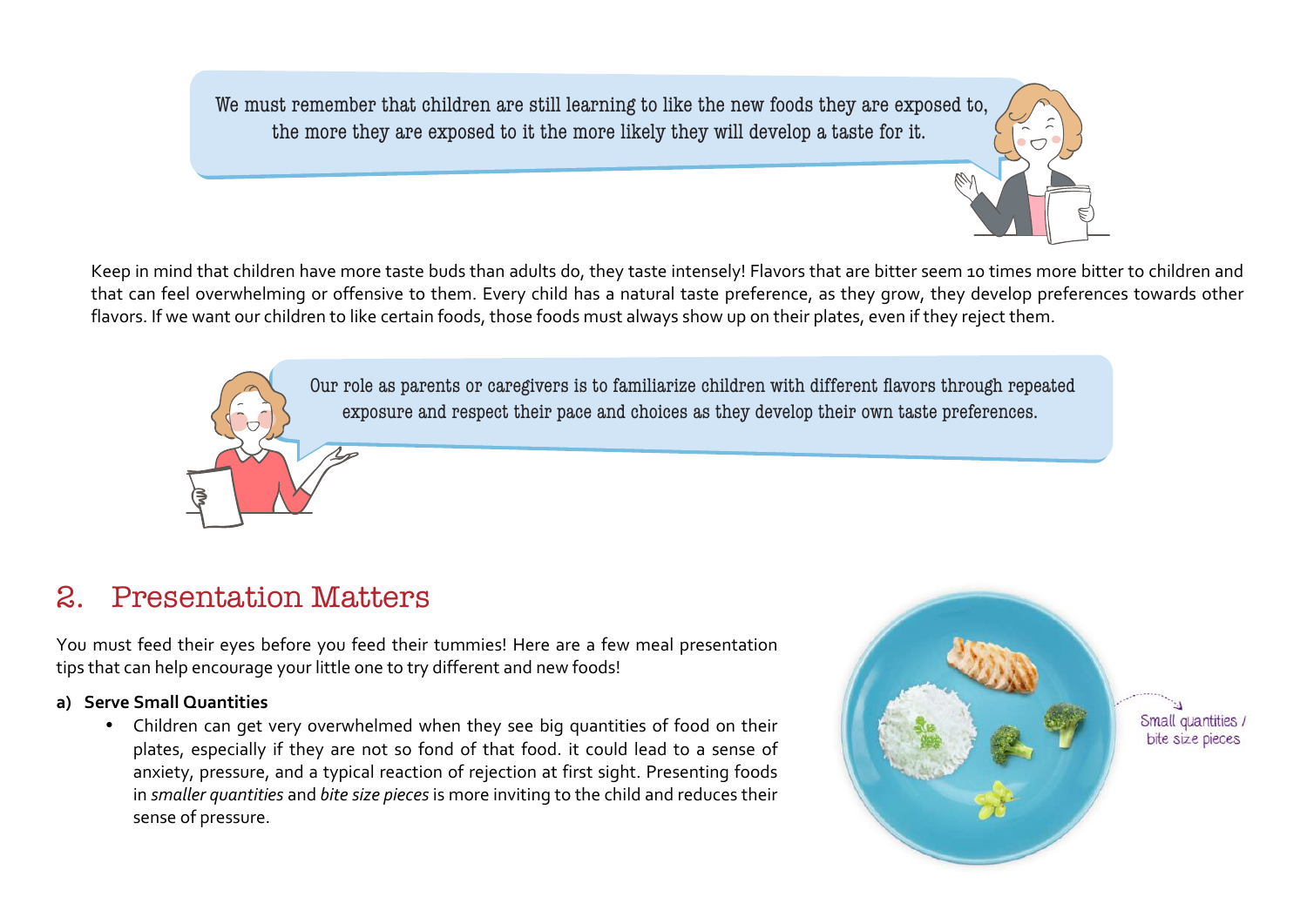#### **b)** Provide a Variety

- Give them options! Children love to practice their independence and make their own choices. Giving them the option of what to eat first or how much they want to eat from each food will encourage them to explore what's on their plates!
- Include a variety of 3-4 different food groups during each meal.
	- 1 food they love
	- 1-2 foods that are safe (they feel neutral about don't love it, don't hate it)
	- 1 new food you are trying to introduce or gain their acceptance towards.



If your child has the slightest appetite, they will most likely be thrilled to see the food they love on their plate and eat it up in no time. If they are feeling super hungry, they will probably pick on the (neutral) food on their plate after they are done eating the food they loved. Respect your child's appetite and the choices they make at the table. We know it's easier said than done, but try not to force, beg, plead, bribe, or show signs of frustration.

> It is your job to present them with healthy different options, it is their job to decide what to do with those options

Here's an example of a meal planner you can build that takes into consideration the 3 different categories of food preferences to present to your child during each meal. To make it interactive you can have your child involved with you in deciding what goes on to his plate for the day! I used examples based on my 3 year-old daughters food preferences, but you can customize the table towards your own child's preferences and that can help you decide what's going on your plate.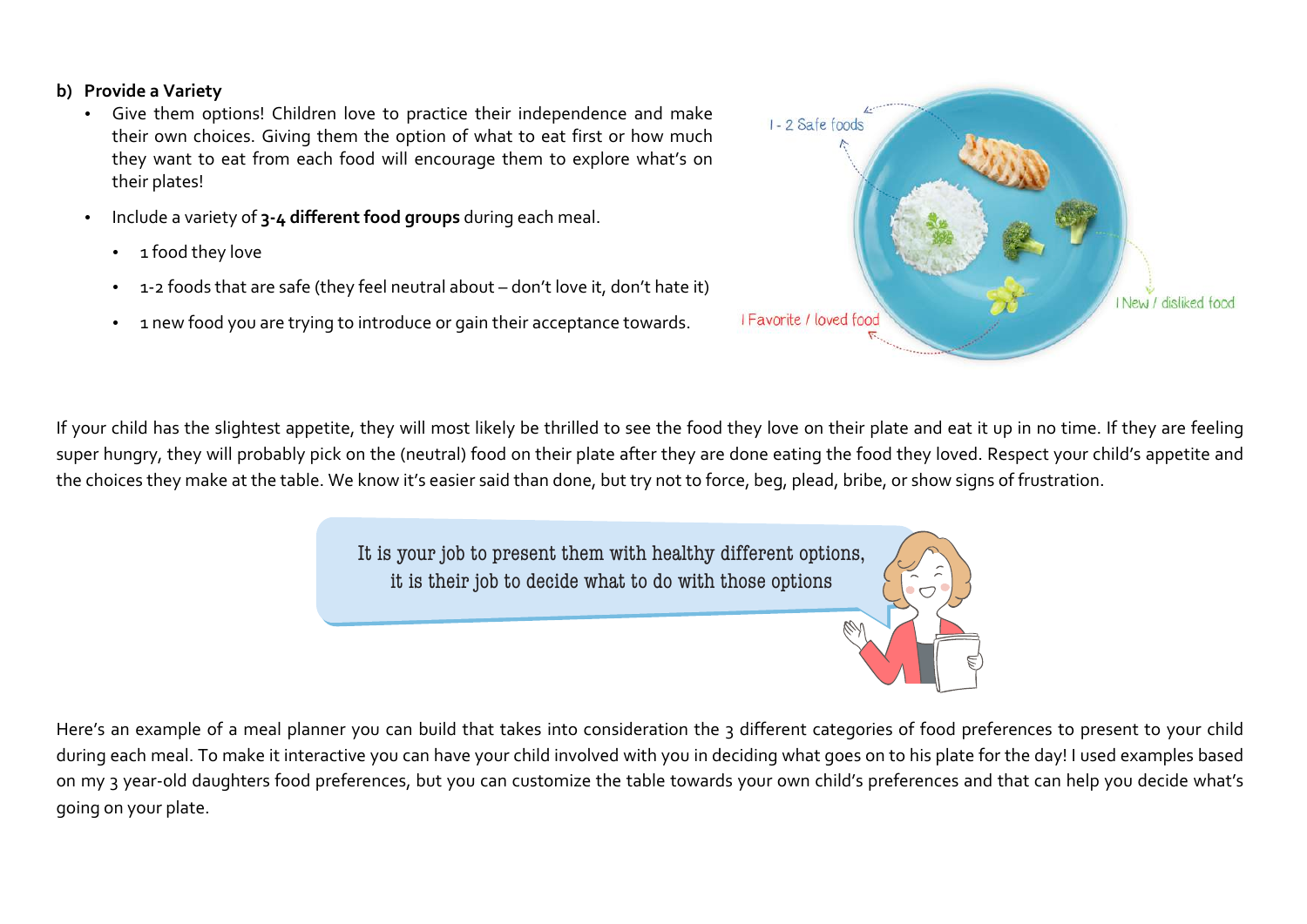| <b>Category 1</b><br>(Safe/Neutral Foods)<br>*Circle 1-2 options | Chicken      | Chickpeas/<br>Hummus       | Mulukhiya                 | Green<br>Peas                    | Rice                                    | Cucumber &<br><b>Carrot Sticks</b> | Pasta                                |
|------------------------------------------------------------------|--------------|----------------------------|---------------------------|----------------------------------|-----------------------------------------|------------------------------------|--------------------------------------|
| <b>Category 2</b><br>(Favorite/Loved Foods)<br>*Circle 1 option  | <b>Dates</b> | Olives                     | Grapes                    | Fish                             | Toasted<br><b>Brown</b><br><b>Bread</b> | <b>Blueberries</b>                 | <b>Air Fried</b><br>Potato<br>Wedges |
| <b>Category 3</b><br>(New/Disliked Foods)<br>*Circle 1 option    | Salad        | Steamed<br><b>Broccoli</b> | Cherry<br><b>Tomatoes</b> | Sautéed<br>Green<br><b>Beans</b> | Lentil soup<br>or Dhal                  | <b>Brussel</b><br><b>Sprouts</b>   | Avocado                              |

\*\*Please note that the general food groups (carbs, proteins, fruits, vegetables) are mixed and matched in each category based on the child's preference. To create a "balanced" meal, try to choose at least 1 protein rich food, 1 vegetable, 1 carbohydrate rich food. Do not worry about all the food categories coming into one meal, if you missed out on one food category make sure they your child gets it during snack time or his or her second meal!

#### **c) Work Creatively with Their Preferences**



• Consider your child's preference in terms of *taste* and *texture*. Some children are drawn towards sweeter tasting foods, others prefer salty foods. If your child has more of a sweet tooth, consider roasting vegetables like carrots to bring out the sugars in them!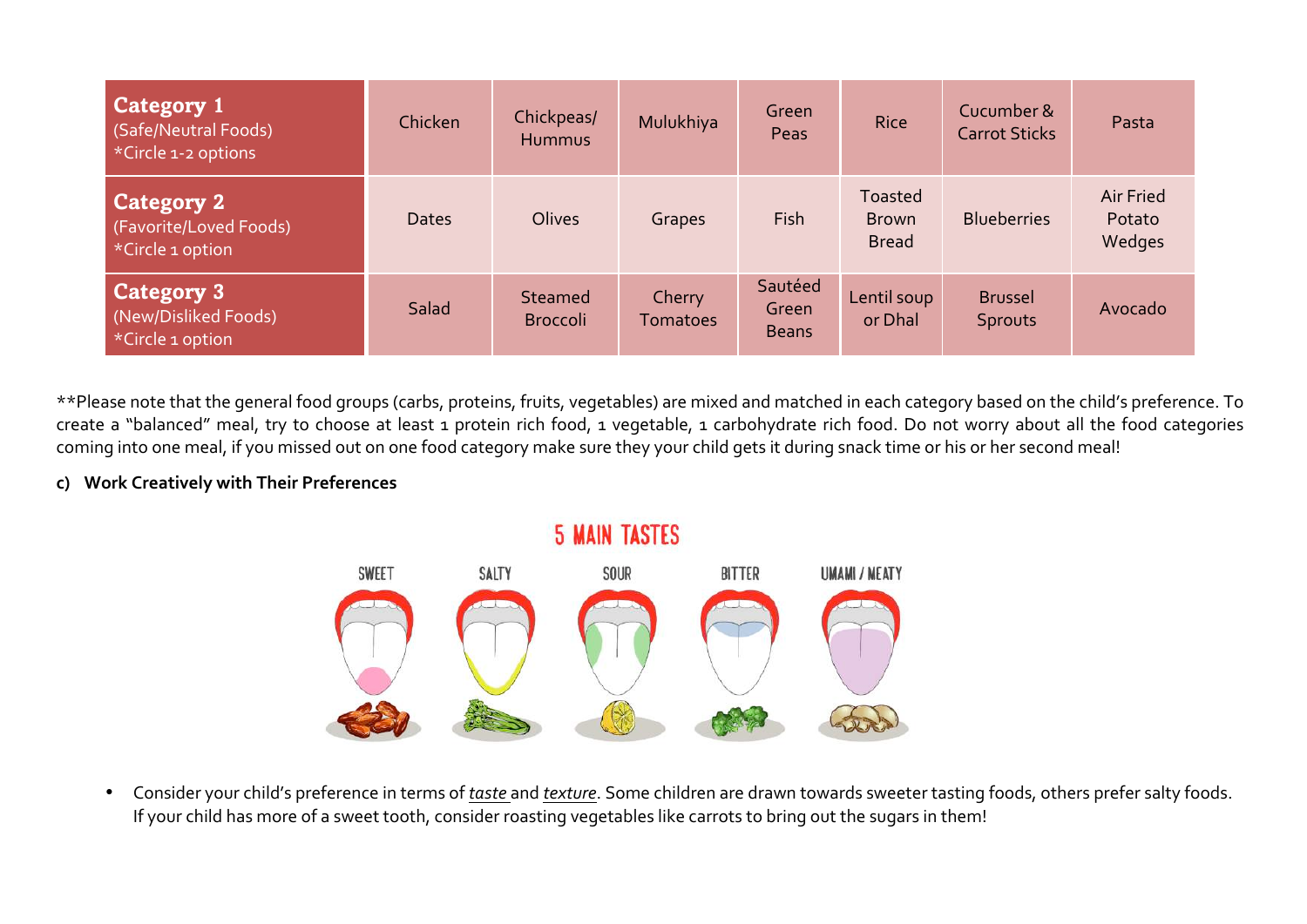#### PICKY EATER TIP: EXPLORE DIFFERENT TEXTURES!



• Texture is also very important, if it doesn't feel good in their mouth, they will most likely spit it out! Observe the different textures that your child enjoys and work with their preference. If they prefer smooth textures serve the vegetables pureed, if they are into crunchy foods give it to them raw!

> The idea is to develop an understanding of what your child already likes and incorporate their preferences into their meals as you gradually encourage them to develop appreciation towards new flavors.

### 3. Turn the frown upside down before mealtime

Monitor your child's mood right before mealtime. If they are in a bad mood or feeling frustrated, they will be less interested and less likely to cooperate. It's not easy to always bring that boost of good energy to our children's environment, especially when we outselves are feelings stressed and overwhelmed, so try and spend 15 minutes before meal time to turn that frown upside down. The goal is to bring your child to a relaxed, calm, and happy state so when they sit at the table, they are more likely to explore the foods on their plates.

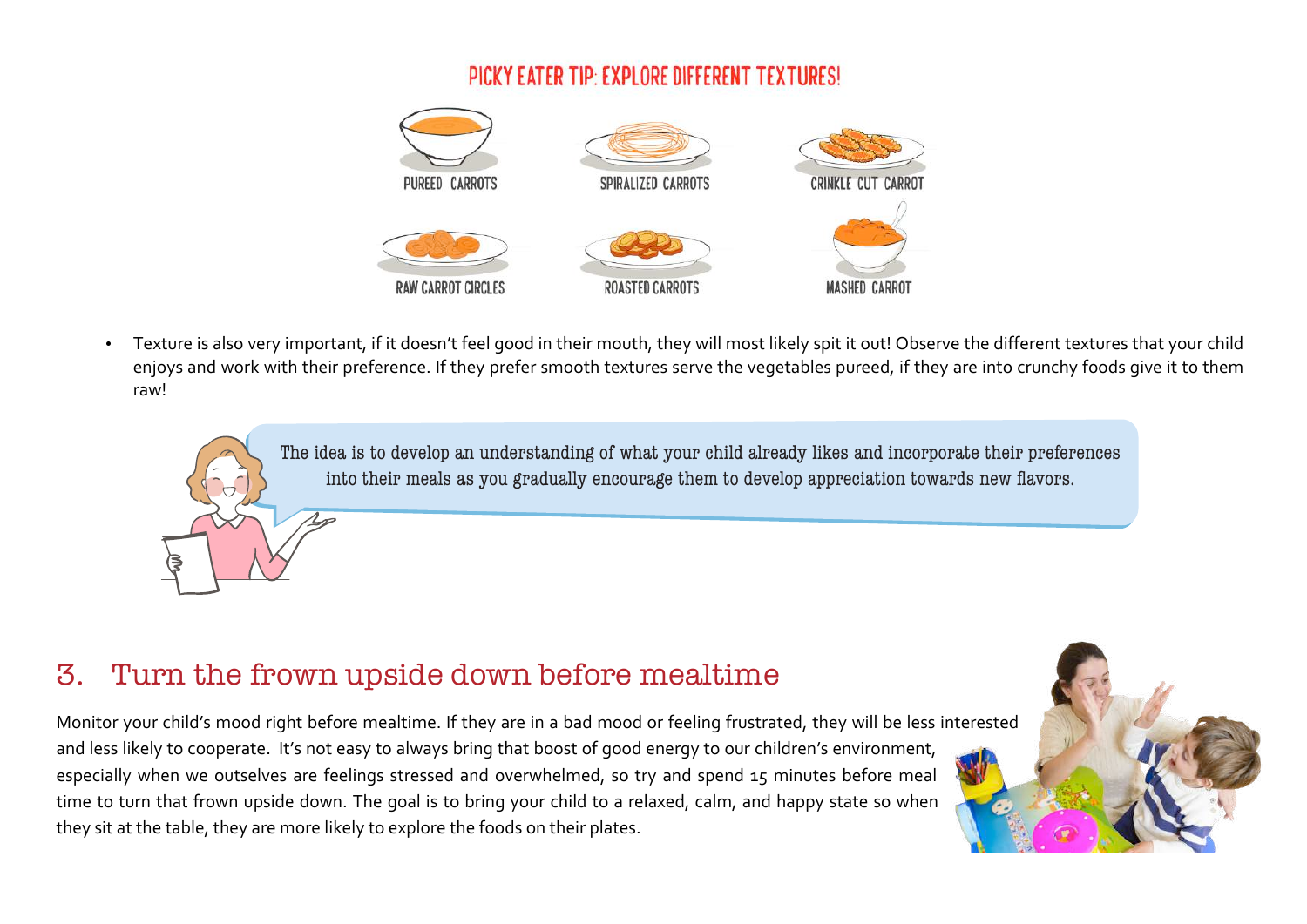### 4. Schedule & Routine

Make sure your child is feeling hungry when they sit at the table. A great advice to achieve this is to create a daily scheduled meal plan for breakfast, lunch, dinner, and snacks. That way the child will have his meals at a scheduled time every day and begins to understand what to expect at mealtimes. Make sure your child doesn't have any food in between these scheduled meals to ensure the hunger hormones kick in. Typically, a toddler will have 3 main meals and 2 snacks daily with approximately 2-hour gap between their meals. The hungrier they are the more willing they will be to eat what's presented to them!

| Meal             | Time     |  |  |
|------------------|----------|--|--|
| <b>Breakfast</b> | 07:30 am |  |  |
| Snack            | 10:00 am |  |  |
| Lunch            | 12:30 pm |  |  |
| Snack            | 03:00 pm |  |  |
| <b>Dinner</b>    | 06:00 pm |  |  |



### 5. Avoid Power Struggles

It's important to realize that toddlers don't have a solid relationship with food, they are building it, and you (as a parent or caregiver) lead the way. The end goal is to create a healthy relationship with food where children enjoy, appreciate, and are willing to explore a variety of different healthy foods. As well as to avoid unhealthy food associations.

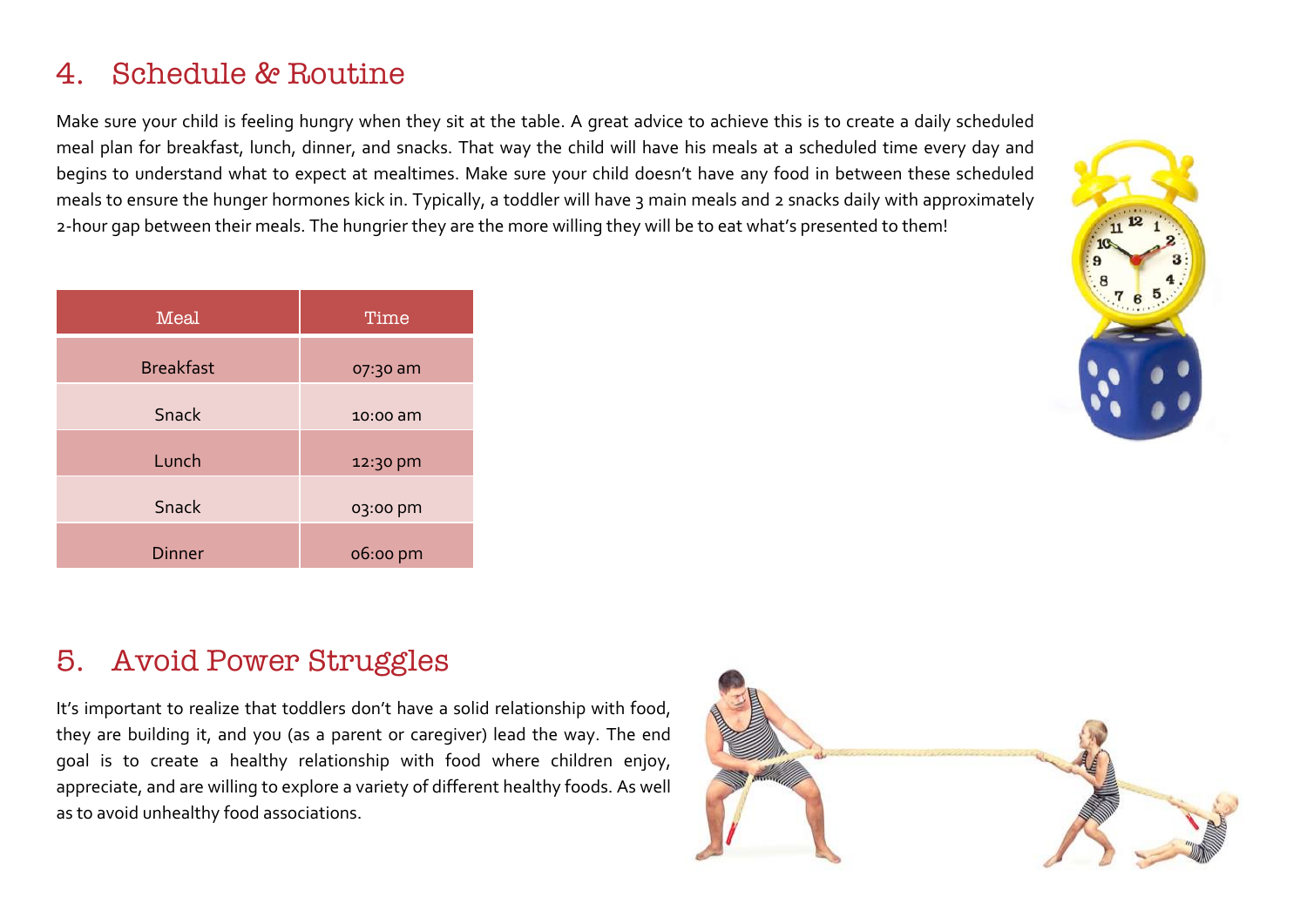For example, if you pressure your child to finish the green beans on his plates, he will grow up feeling that green beans is a food he was forced to eat (develops a negative association with green beans; a health food). When the child is old enough to make his own food choices without constant monitoring, green beans will most likely be a food he resists due to his past negative association with it. As a child, there was a struggle whenever green beans where on the table!

On the other hand, using unhealthy foods as a form of reward can create a negative association with *unhealthy* foods. For example, your child wants chocolate and your reaction is (you can have chocolate after you: eat 3 more bites of your vegetables - do your homework - clean up your room). The child will associate chocolate with a sense of reward and accomplishment, or simply something that you eat when you want to feel good! When avoiding power struggles where you insist or bribe your child into eating you are taking a step towards preventing eating disorders that can carry on with your toddler into his adult years.

So how do we deal with children who are rejecting healthy foods on their plate?

Our primary job at this point is to change the eating environment from an environment of stress to an environment of peace.

This is when it's important to remember that you are *educating* your child about food. You are *teaching* them how to appreciate different tastes and how to eat a healthy and balanced meal, and your *language* is key to your success!

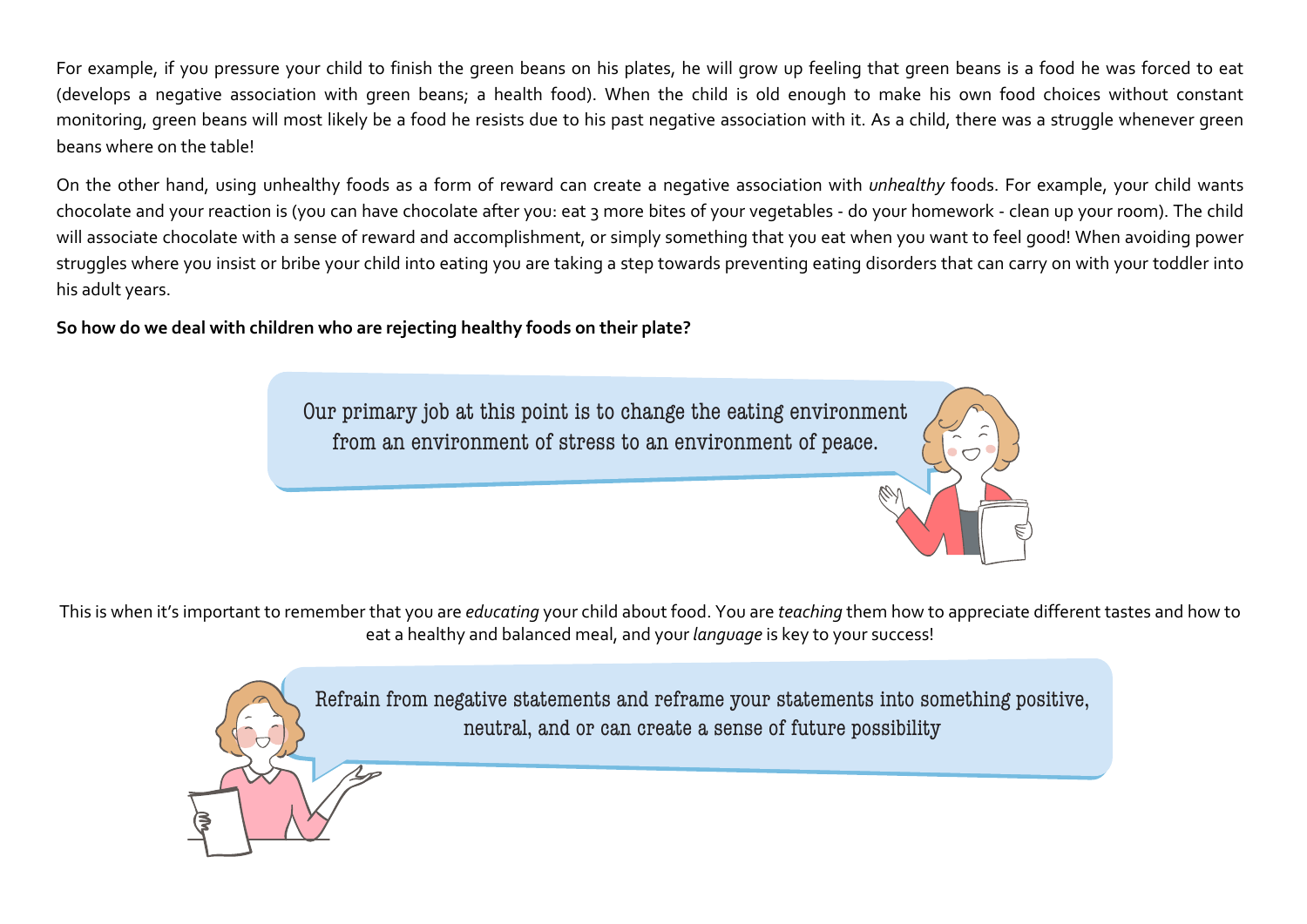The table below provides a few examples of positive or neutral statements you can use whenever you are faced with food rejection from your child.

| When you hear this                                                 | Try saying this                                                                                                                                                                                                                                                                                                                                |
|--------------------------------------------------------------------|------------------------------------------------------------------------------------------------------------------------------------------------------------------------------------------------------------------------------------------------------------------------------------------------------------------------------------------------|
| I don't like it!                                                   | - You are still learning to like it. (Future possibility)<br>It takes time to learn to know if you like it or not. (Future possibility)<br>$\qquad \qquad -$<br>You mean you don't like it YET! (Future possibility)<br>-<br>I do! This is how I eat it! (Positive)<br>$\overline{\phantom{0}}$                                                |
| Ew!! Yucky!!                                                       | That's a different taste (Neutral)<br>$ \,$<br>How can we make it better? (Positive)<br>$\overline{\phantom{m}}$<br>Why? (Neutral)<br>$\qquad \qquad -$<br>Oh! You don't like the way I cooked it this time. Maybe we can cook it differently next time<br>$\overline{\phantom{m}}$<br>and make it taste yummier for you! (Future possibility) |
| I don't want to eat this! I want to eat<br>(requests another food) | This is our dinner today, we can have (food that they requested) sometime soon. (future possibility)<br>$\qquad \qquad -$                                                                                                                                                                                                                      |

#### **if my child refuses to eat what's on the plate, should I just let him go hungry?**



This is when the power of providing a variety on their plate comes into power (present a food they like, a food they are neutral about, and a food you are trying to gain their acceptance towards). Encourage your children to try out the new foods (or rejected foods) by giving positive or neutral comments about that food and removing the stress and pressure of them having to eat it. If your child eats nothing at the table that's okay! Don't offer an alternative or blow your brains about it! Let them know that this is what's on the menu today and they don't have to eat it if they don't want to. They will eventually get hungry and at that point you can offer them other healthy options that provide nourishment and that they accept.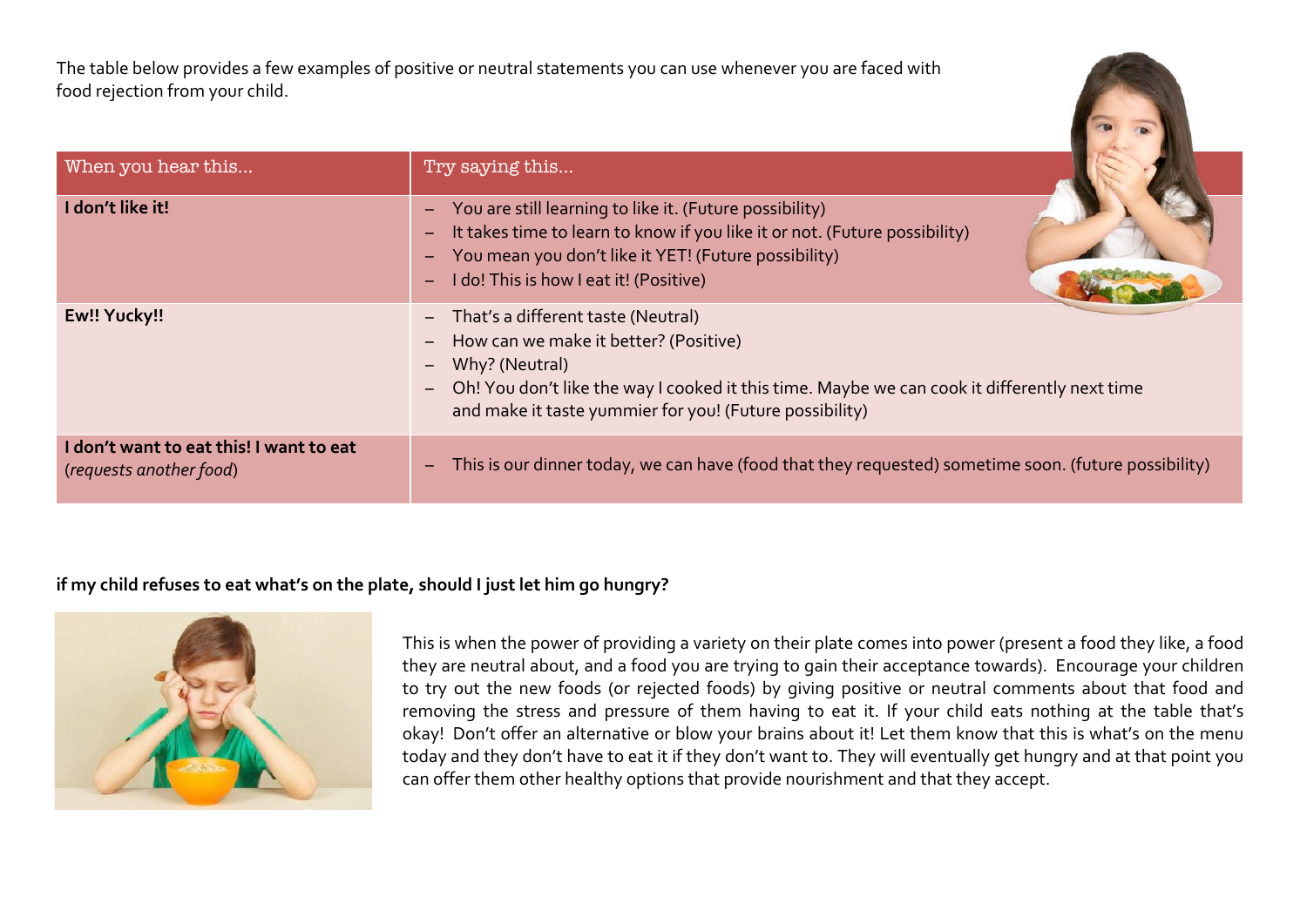#### 6. Be a Role Model

Children learn by example and love to copy! This is your opportunity to practice being a positive role model to your child in terms of healthy eating. When your child sees you eating and enjoying healthy foods, they are more likely to taste it and accept it themselves. Family mealtimes have a big impact on children's food choices later in life, and your reaction to specific foods will influence their own children's acceptance towards that food.



#### 7. Encourage involvement and independence

Another thing children love doing is practice their independence! They love feeling like they are needed and that they are doing something important. Take them with you grocery shopping and have them help you pick out the vegetables and fruits you need! Get them involved in the kitchen by asking them to chop up some vegetables using safe utensils! Share some of the ingredients you are using for your meal and let them play with them and explore them to provide a sense of involvement. Plant a mini herb garden and teach them how plants grow and how to take care of them! All these activities will build up their curiosity towards new and different foods and encourage them to like them. It also provides deeper exposure where they are feeling, touching, smelling, and sometimes even tasting these foods bringing them closer towards acceptance and minimizing their rejection.